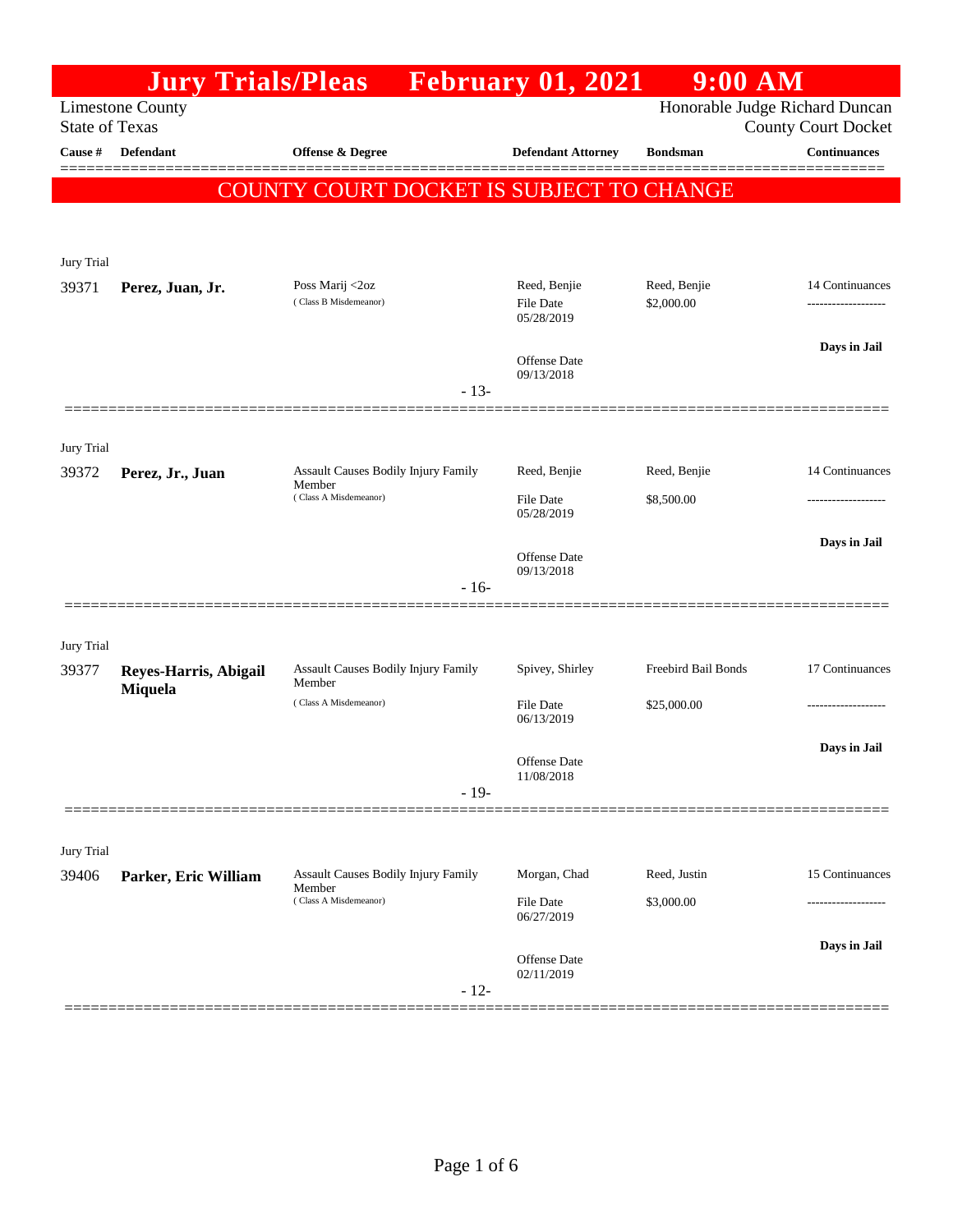|                       | <b>Jury Trials/Pleas</b> |                                                    | <b>February 01, 2021</b>                                     | $9:00$ AM                       |                                        |
|-----------------------|--------------------------|----------------------------------------------------|--------------------------------------------------------------|---------------------------------|----------------------------------------|
| <b>State of Texas</b> | <b>Limestone County</b>  |                                                    | Honorable Judge Richard Duncan<br><b>County Court Docket</b> |                                 |                                        |
| Cause #               | Defendant                | <b>Offense &amp; Degree</b>                        | <b>Defendant Attorney</b>                                    | <b>Bondsman</b>                 | <b>Continuances</b>                    |
|                       |                          | COUNTY COURT DOCKET IS SUBJECT TO CHANGE           |                                                              |                                 |                                        |
|                       |                          |                                                    |                                                              |                                 |                                        |
| Jury Trial            |                          |                                                    |                                                              |                                 |                                        |
| 39467                 | Welch, Travis L          | Boating While Intoxicated                          | Moore, David E.                                              | County Bail Bonds               | 15 Continuances                        |
|                       |                          | (Class B Misdemeanor)                              | File Date<br>09/13/2019                                      | \$2,000.00                      |                                        |
|                       |                          |                                                    | <b>Offense Date</b>                                          |                                 | Days in Jail                           |
|                       |                          | $-22-$                                             | 07/27/2019                                                   |                                 |                                        |
|                       |                          |                                                    |                                                              |                                 |                                        |
| Jury Trial<br>39476   |                          | Duty On Striking Unattended Vehicle                | Tate, Greg                                                   | County Bail Bonds               | 5 Continuances                         |
|                       | <b>Ramirez, Ricky</b>    | (Class B Misdemeanor)                              | File Date<br>10/01/2019                                      | \$2,000.00                      | -------------------                    |
|                       |                          |                                                    |                                                              |                                 | Days in Jail                           |
|                       |                          | $-17-$                                             | <b>Offense Date</b><br>11/08/2018                            |                                 |                                        |
|                       |                          |                                                    |                                                              |                                 |                                        |
| Jury Trial            |                          |                                                    |                                                              |                                 |                                        |
| 39508                 | Ward, James Ollie        | Assault Cause Bodily Inj.<br>(Class A Misdemeanor) | Spivey, Shirley<br>File Date                                 | County Bail Bonds<br>\$3,000.00 | 12 Continuances<br>------------------- |
|                       |                          |                                                    | 11/06/2019                                                   |                                 |                                        |
|                       |                          |                                                    | Offense Date<br>07/16/2019                                   |                                 | Days in Jail                           |
|                       |                          | $-21-$                                             |                                                              |                                 |                                        |
|                       |                          |                                                    |                                                              |                                 |                                        |
| Jury Trial<br>39535   | West, Jimmie Bernard     | Assault Cause Bodily Inj.                          | Reed, Benjie                                                 | Reed, Benjie                    | 10 Continuances                        |
|                       |                          | (Class A Misdemeanor)                              | File Date<br>12/18/2019                                      | \$3,000.00                      |                                        |
|                       |                          |                                                    | Offense Date                                                 |                                 | Days in Jail                           |
|                       |                          | $-23-$                                             | 10/23/2019                                                   |                                 |                                        |
|                       |                          |                                                    |                                                              |                                 |                                        |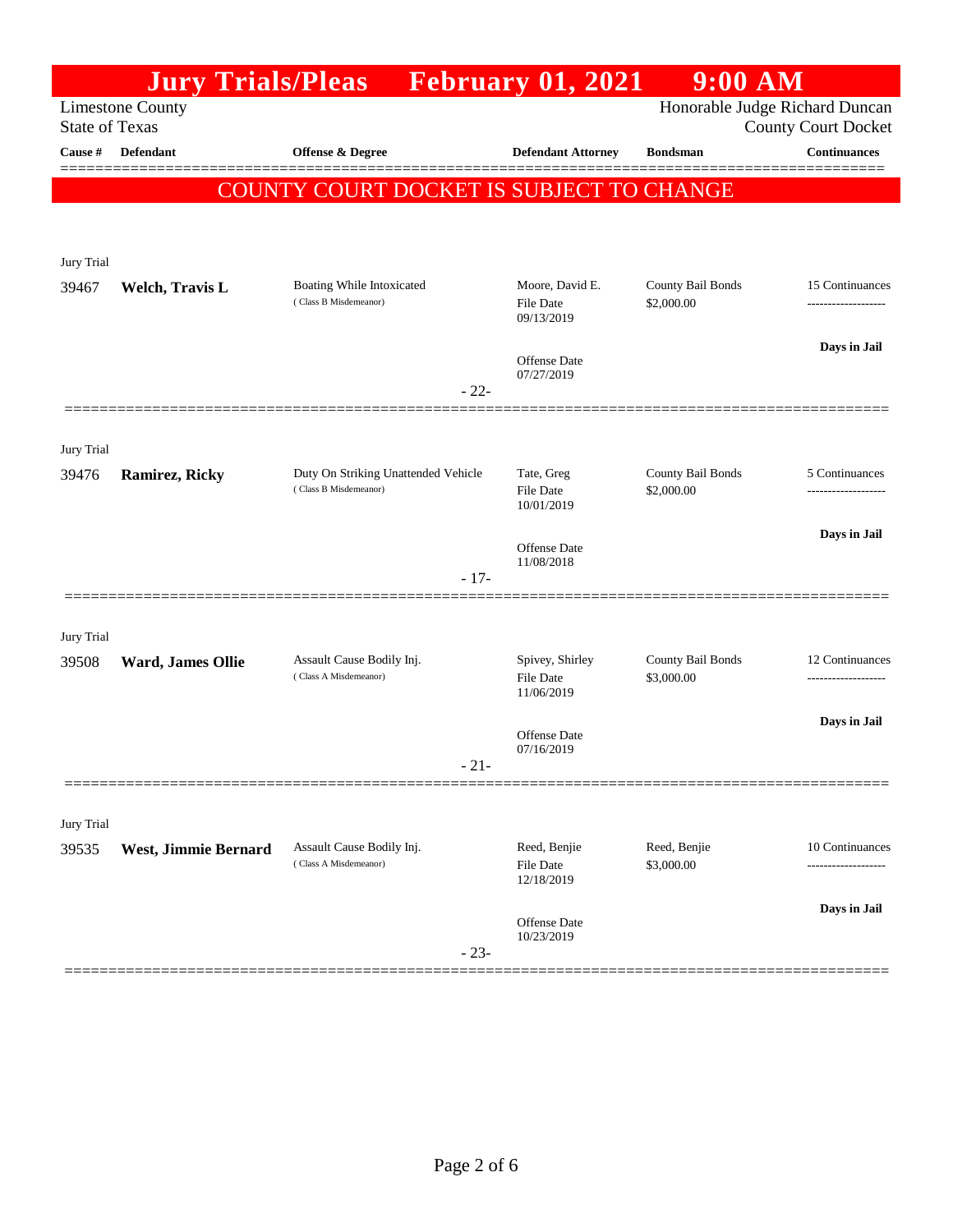|                                                                                    |                                          | <b>Jury Trials/Pleas</b> February 01, 2021      |                                   | 9:00 AM             |                                                   |  |
|------------------------------------------------------------------------------------|------------------------------------------|-------------------------------------------------|-----------------------------------|---------------------|---------------------------------------------------|--|
| Honorable Judge Richard Duncan<br><b>Limestone County</b><br><b>State of Texas</b> |                                          |                                                 |                                   |                     |                                                   |  |
| Cause #                                                                            | <b>Defendant</b>                         |                                                 |                                   | <b>Bondsman</b>     | <b>County Court Docket</b><br><b>Continuances</b> |  |
|                                                                                    |                                          | <b>Offense &amp; Degree</b>                     | <b>Defendant Attorney</b>         |                     |                                                   |  |
|                                                                                    |                                          | <b>COUNTY COURT DOCKET IS SUBJECT TO CHANGE</b> |                                   |                     |                                                   |  |
|                                                                                    |                                          |                                                 |                                   |                     |                                                   |  |
|                                                                                    |                                          |                                                 |                                   |                     |                                                   |  |
| Jury Trial                                                                         |                                          | Criminal Mischief >=\$100<\$750                 | Reed, Stephen M.                  | Freebird Bail Bonds | 9 Continuances                                    |  |
| 39567                                                                              | <b>Esquives, Manuel</b><br><b>Dakota</b> |                                                 |                                   |                     |                                                   |  |
|                                                                                    |                                          | (Class B Misdemeanor)                           | <b>File Date</b><br>01/14/2020    | \$1,000.00          |                                                   |  |
|                                                                                    |                                          |                                                 |                                   |                     | Days in Jail                                      |  |
|                                                                                    |                                          |                                                 | <b>Offense Date</b><br>10/25/2019 |                     |                                                   |  |
|                                                                                    |                                          | $-3-$                                           |                                   |                     |                                                   |  |
|                                                                                    |                                          |                                                 |                                   |                     |                                                   |  |
| Jury Trial                                                                         |                                          |                                                 |                                   |                     |                                                   |  |
| 39573                                                                              | Jackson, Melissa Sue                     | Resist Arrest Search Or Transport               | Reed, Stephen M.                  | County Bail Bonds   | 9 Continuances                                    |  |
|                                                                                    |                                          | (Class A Misdemeanor)                           | <b>File Date</b><br>01/22/2020    | \$750.00            |                                                   |  |
|                                                                                    |                                          |                                                 |                                   |                     | Days in Jail                                      |  |
|                                                                                    |                                          |                                                 | Offense Date<br>12/21/2019        |                     |                                                   |  |
|                                                                                    |                                          | - 6-                                            |                                   |                     |                                                   |  |
|                                                                                    |                                          |                                                 |                                   |                     |                                                   |  |
| Jury Trial                                                                         |                                          |                                                 |                                   |                     |                                                   |  |
| 39582                                                                              | Perez Soto, Edgar                        | Assault Cause Bodily Inj.                       | Reed, Justin                      | County Bail Bonds   | 8 Continuances                                    |  |
|                                                                                    | Francisco                                | (Class A Misdemeanor)                           | <b>File Date</b>                  | \$3,000.00          |                                                   |  |
|                                                                                    |                                          |                                                 | 01/28/2020                        |                     |                                                   |  |
|                                                                                    |                                          |                                                 | Offense Date                      |                     | Days in Jail                                      |  |
|                                                                                    |                                          | $-14-$                                          | 11/29/2019                        |                     |                                                   |  |
|                                                                                    |                                          |                                                 |                                   |                     |                                                   |  |
|                                                                                    |                                          |                                                 |                                   |                     |                                                   |  |
| Jury Trial                                                                         |                                          |                                                 |                                   |                     |                                                   |  |
| 39583                                                                              | Perez Soto, Edgar<br><b>Francisco</b>    | Criminal Mischief >=\$100<\$750                 | Reed, Justin                      | County Bail Bonds   | 8 Continuances                                    |  |
|                                                                                    |                                          | (Class B Misdemeanor)                           | File Date<br>01/28/2020           | \$1,000.00          |                                                   |  |
|                                                                                    |                                          |                                                 |                                   |                     | Days in Jail                                      |  |
|                                                                                    |                                          |                                                 | Offense Date                      |                     |                                                   |  |
|                                                                                    |                                          | $-15-$                                          | 11/29/2019                        |                     |                                                   |  |
|                                                                                    |                                          |                                                 |                                   |                     |                                                   |  |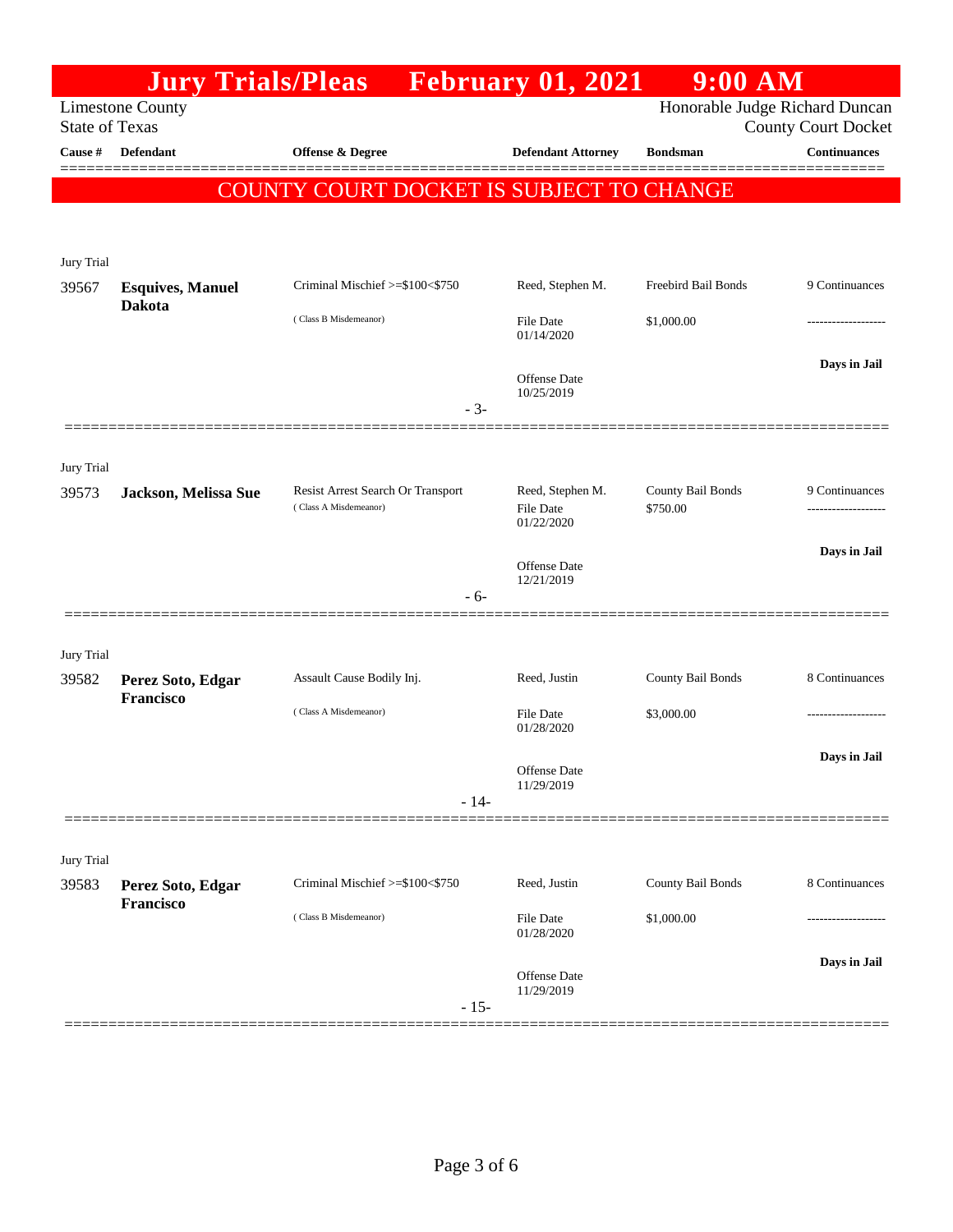|                                                                                                                  |                            | <b>Jury Trials/Pleas</b> February 01, 2021                      |                                                   | $9:00$ AM                       |                     |  |
|------------------------------------------------------------------------------------------------------------------|----------------------------|-----------------------------------------------------------------|---------------------------------------------------|---------------------------------|---------------------|--|
| Honorable Judge Richard Duncan<br><b>Limestone County</b><br><b>State of Texas</b><br><b>County Court Docket</b> |                            |                                                                 |                                                   |                                 |                     |  |
| Cause #                                                                                                          | <b>Defendant</b>           | Offense & Degree                                                | <b>Defendant Attorney</b>                         | <b>Bondsman</b>                 | <b>Continuances</b> |  |
|                                                                                                                  |                            | <b>COUNTY COURT DOCKET IS SUBJECT TO CHANGE</b>                 |                                                   |                                 |                     |  |
|                                                                                                                  |                            |                                                                 |                                                   |                                 |                     |  |
|                                                                                                                  |                            |                                                                 |                                                   |                                 |                     |  |
| Jury Trial                                                                                                       |                            |                                                                 |                                                   |                                 |                     |  |
| 39588                                                                                                            | <b>Lilley, Tony Keith</b>  | Driving While Intoxicated 2nd<br>(Class A Misdemeanor)          | Moore, David E.<br><b>File Date</b><br>02/06/2020 | County Bail Bonds<br>\$2,000.00 | 8 Continuances      |  |
|                                                                                                                  |                            |                                                                 | Offense Date                                      |                                 | Days in Jail        |  |
|                                                                                                                  |                            | $-8-$                                                           | 10/14/2019                                        |                                 |                     |  |
|                                                                                                                  |                            |                                                                 |                                                   |                                 |                     |  |
| <b>Jury Trial</b>                                                                                                |                            |                                                                 |                                                   |                                 |                     |  |
| 39618                                                                                                            | <b>Guest, Andrew Chase</b> | <b>Unlawful Restraint</b>                                       | Spivey, Shirley                                   | County Bail Bonds               | 6 Continuances      |  |
|                                                                                                                  |                            | (Class A Misdemeanor)                                           | <b>File Date</b><br>03/19/2020                    | \$3,000.00                      |                     |  |
|                                                                                                                  |                            |                                                                 | <b>Offense Date</b>                               |                                 | Days in Jail        |  |
|                                                                                                                  |                            | $-5-$                                                           | 02/16/2020                                        |                                 |                     |  |
|                                                                                                                  |                            |                                                                 |                                                   |                                 |                     |  |
| Jury Trial                                                                                                       |                            |                                                                 |                                                   |                                 |                     |  |
| 39622                                                                                                            | <b>McClatchy</b> , Ronald  | Criminal Mischief Impair/Interrupt Pub<br>Service               |                                                   | Freebird Bail Bonds             | 6 Continuances      |  |
|                                                                                                                  | <b>Max</b>                 | (Class A Misdemeanor)                                           | <b>File Date</b>                                  | \$3,000.00                      |                     |  |
|                                                                                                                  |                            |                                                                 | 03/23/2020                                        |                                 | Days in Jail        |  |
|                                                                                                                  |                            |                                                                 | <b>Offense Date</b><br>02/03/2020                 |                                 |                     |  |
|                                                                                                                  |                            | $-11-$                                                          |                                                   |                                 |                     |  |
|                                                                                                                  |                            |                                                                 |                                                   |                                 |                     |  |
| Jury Trial                                                                                                       |                            |                                                                 | Reed, Justin                                      |                                 |                     |  |
| 39630                                                                                                            | Lloyd, Rickie Janelle      | Terroristic Threat Of Family/Household<br>(Class A Misdemeanor) | <b>File Date</b><br>03/31/2020                    | County Bail Bonds<br>\$3,000.00 | 6 Continuances      |  |
|                                                                                                                  |                            |                                                                 |                                                   |                                 | Days in Jail        |  |
|                                                                                                                  |                            | $-9-$                                                           | Offense Date<br>02/24/2020                        |                                 |                     |  |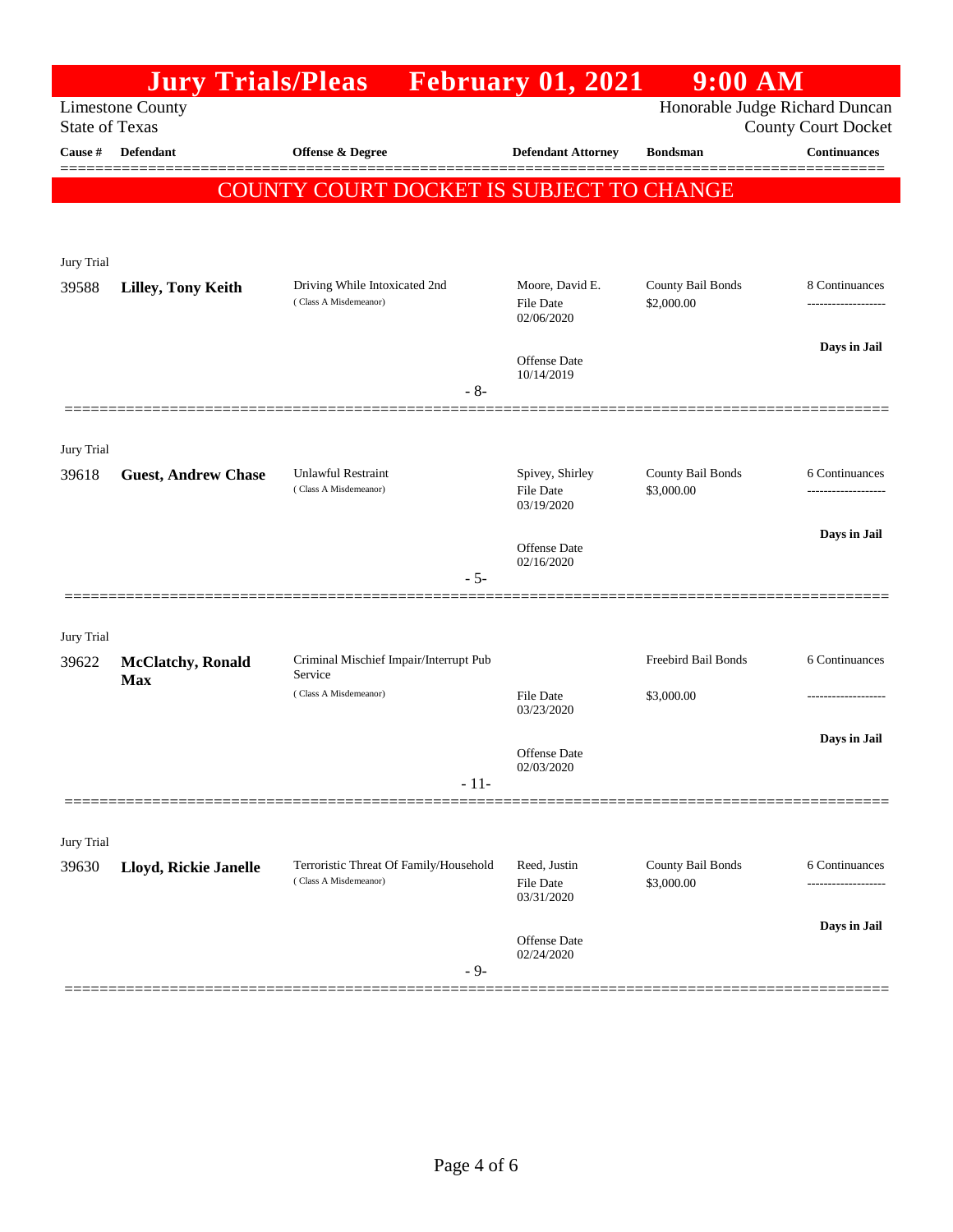|                       | <b>Jury Trials/Pleas</b>          |                                                 | <b>February 01, 2021</b>       | 9:00 AM           |                                                   |
|-----------------------|-----------------------------------|-------------------------------------------------|--------------------------------|-------------------|---------------------------------------------------|
| <b>State of Texas</b> | <b>Limestone County</b>           |                                                 |                                |                   | Honorable Judge Richard Duncan                    |
| Cause #               | Defendant                         | Offense & Degree                                | <b>Defendant Attorney</b>      | <b>Bondsman</b>   | <b>County Court Docket</b><br><b>Continuances</b> |
|                       |                                   |                                                 |                                |                   | =======                                           |
|                       |                                   | <b>COUNTY COURT DOCKET IS SUBJECT TO CHANGE</b> |                                |                   |                                                   |
|                       |                                   |                                                 |                                |                   |                                                   |
| Jury Trial            |                                   |                                                 |                                |                   |                                                   |
| 39645                 | <b>Ferguson, Dustin Clay</b>      | Assault Causes Bodily Injury Family<br>Member   | Reed, Justin                   | Reed, Justin      | 6 Continuances                                    |
|                       |                                   | (Class A Misdemeanor)                           | <b>File Date</b><br>04/09/2020 | \$3,000.00        |                                                   |
|                       |                                   |                                                 | <b>Offense Date</b>            |                   | Days in Jail                                      |
|                       |                                   | - 4-                                            | 01/29/2020                     |                   |                                                   |
|                       |                                   |                                                 |                                |                   |                                                   |
| Jury Trial            |                                   |                                                 |                                |                   |                                                   |
| 39652                 | Macejewski, Eduardo               | Assault Causes Bodily Injury Family             | Aguilar, Joseph                | County Bail Bonds | 6 Continuances                                    |
|                       | <b>Michael</b>                    | Member<br>(Class A Misdemeanor)                 | <b>File Date</b>               | \$3,000.00        |                                                   |
|                       |                                   |                                                 | 04/15/2020                     |                   |                                                   |
|                       |                                   |                                                 | <b>Offense Date</b>            |                   | Days in Jail                                      |
|                       |                                   | $-10-$                                          | 03/28/2020                     |                   |                                                   |
|                       |                                   |                                                 |                                |                   |                                                   |
| Jury Trial            |                                   |                                                 |                                |                   |                                                   |
| 39660                 | <b>Kitchens, Taylor Blake</b>     | Assault Causes Bodily Injury Family<br>Member   | Spivey, Shirley                | County Bail Bonds | 5 Continuances                                    |
|                       |                                   | (Class A Misdemeanor)                           | <b>File Date</b><br>04/28/2020 | \$3,000.00        | --------------                                    |
|                       |                                   |                                                 |                                |                   | Days in Jail                                      |
|                       |                                   |                                                 | Offense Date<br>09/08/2018     |                   |                                                   |
|                       |                                   | $-7-$                                           |                                |                   |                                                   |
|                       |                                   |                                                 |                                |                   |                                                   |
| Jury Trial<br>39665   |                                   | Driving While Intoxicated Bac >=0.15            | Aguilar, Joseph                | County Bail Bonds | 5 Continuances                                    |
|                       | Samford, Travis<br><b>Jeffery</b> |                                                 |                                |                   |                                                   |
|                       |                                   | (Class A Misdemeanor)                           | <b>File Date</b><br>05/04/2020 | \$2,000.00        |                                                   |
|                       |                                   |                                                 |                                |                   | Days in Jail                                      |
|                       |                                   |                                                 | Offense Date<br>04/11/2020     |                   |                                                   |
|                       |                                   | $-20-$                                          |                                |                   |                                                   |